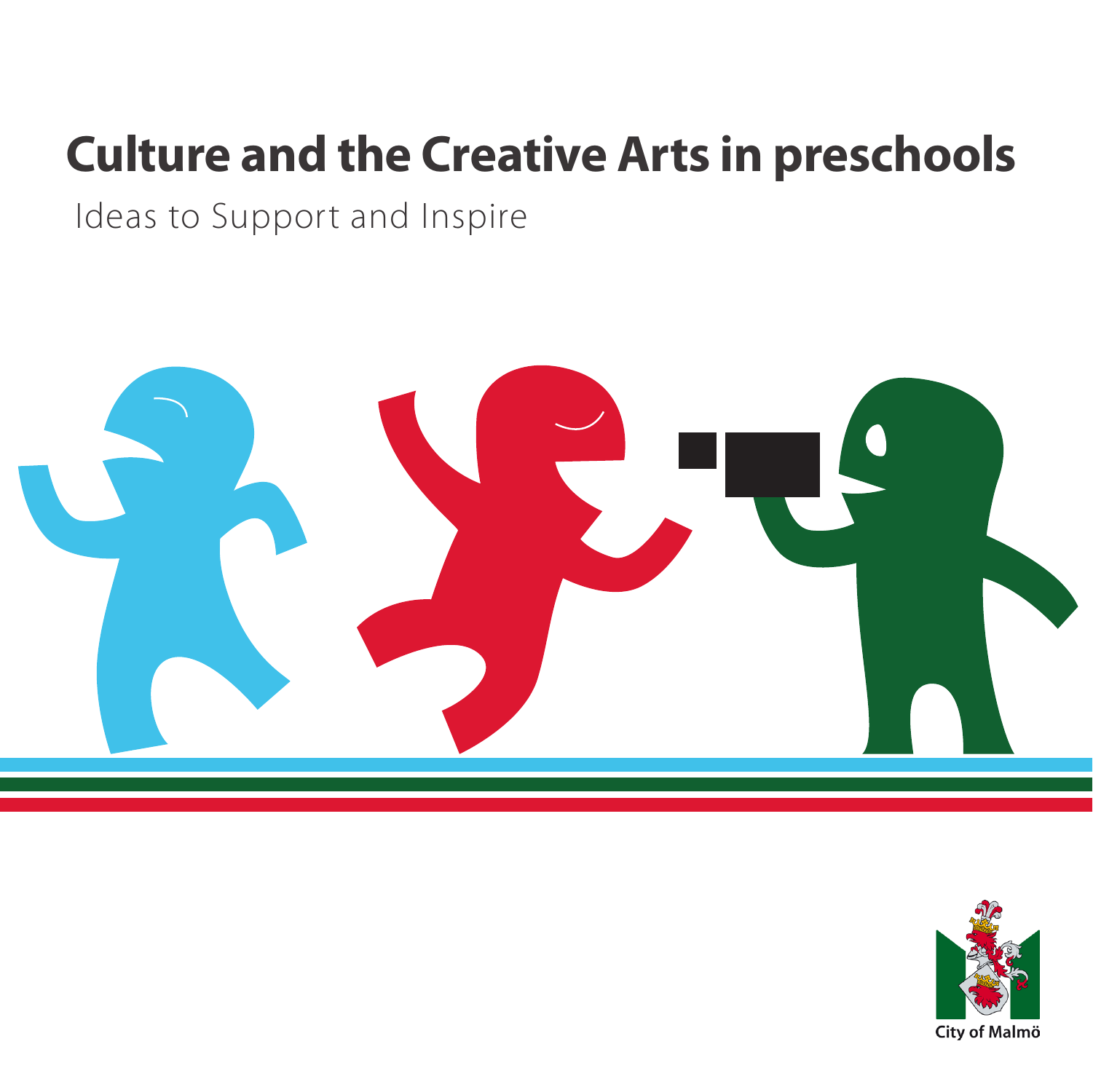## *Culture and the Creative Arts in preschools – Ideas to Support and Inspire* results from several years of collaboration between the Preschool Department and the Culture Department of the City of Malmö. This material provides ideas and inspiration for working with the culture and the creative arts in Malmö's

preschools.

We know that arts and culture are important tools for ensuring that Malmö is a sustainable city. Arts and culture contribute to our understanding of ourselves and the world around us as well as encouraging the development of identity. The Department of Culture and the Preschool Department work together to ensure that all preschool children in Malmö have access to culture and the creative arts, and that they can explore a broad and diverse range of self-expression. This collaboration has led to a high-quality collection of knowledge and competence that we can draw upon, ensuring that children can experience exemplary culture and creative arts and culture.

Co florio Cartern

**Sylvia Björk**  Chair of the Culture Committee 2015-2018

**Rose-Marie Carlsson** Chair of the Preschool Committee

Was topic

# Contents

| Visual art, design, crafts and architecture _______________________________ |  |
|-----------------------------------------------------------------------------|--|
|                                                                             |  |
|                                                                             |  |
| Literature, reading aloud and oral storytelling14                           |  |
| Music, rhythm and movement <b>Music</b> , rhythm and movement               |  |
|                                                                             |  |
| References 20                                                               |  |

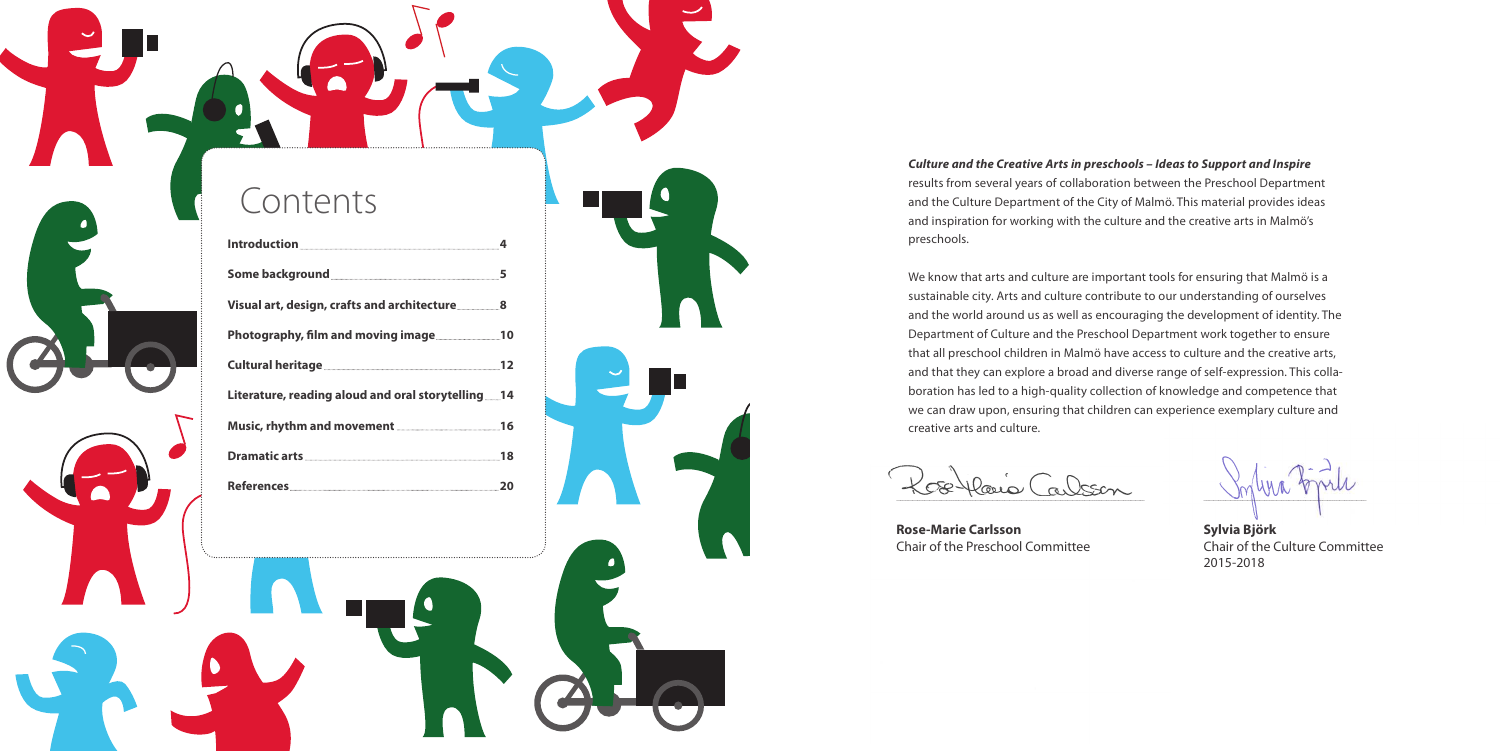*Preschools provide an essential platform for children's access to arts and culture. Experiencing and participating in culture and the creative arts can lead to better attainment of educational outcomes for preschool children; yet culture and the creative arts have an intrinsic value too. Children have the right to enjoy culture and the creative arts without any academic pressure or obligation. Culture and the creative arts help us to learn about ourselves, make sense of our own interpretations and values and to feel empathy. This is closely connected to forming of identity, and also strengthens democracy and solidarity.*

We must ensure that the opportunities of children in Malmö to experience and participate in culture and the creative arts are not limited or prevented by geographical, social or financial factors. Being able to see, experience, create and express yourself is a democratic right for all children, regardless of gender, intellectual and physical

ability, ethnicity or religion. In this material, we would like to highlight culture and the creative arts – literature, music, dramatic arts, visual art, film and cultural heritage – as well individual creativity. Culture and the creative arts often co-exist for preschool children; they can enter into and relate to many different forms of artistic expression, all at the same time. Culture and the creative arts can be produced by adults for children, for example, theatre performances, or can be created by the children themselves in the form of painting, song or role play.

*Author's note: this material has been translated from the original Swedish text, published in 2018, which contained references to Swedish laws and guidance for pre-school education, as well as local services in the city of Malmö. These references have been removed from the translated version. If you wish to know more about the Swedish context, please contact Fiona Winders, fiona.winders@malmo.se* 

*This material contains ideas to support and inspire working with culture and the creative arts in preschools and draws upon, amongst others, the Malmö Culture Strategy 2014–2020 and the UN Sustainable Development Goals (Agenda 2030).* young people are a priority target group and the importance of cooperation between departments is clearly delineated in the Culture Strategy.

*Malmö Culture Strategy 2014–2020* applies to the City of Malmö's entire municipal organisation. According to the strategy, the creative arts and culture are tools for developing and enhancing sustainability in Malmö. Thus artistic and cultural expertise needs to be understood and applied in many new and different ways. Children and

Ideas to support and inspire | Culture and the creative arts in preschools | 5



*The UN Sustainable Development Goals (Agenda 2030)* can be achieved by working with creative arts and culture. Agenda 2030 defines three dimensions of sustainable development: the social, the ecological and the economic. Sustainable development satisfies the needs of today without putting the living conditions and opportunities of future generations at risk.

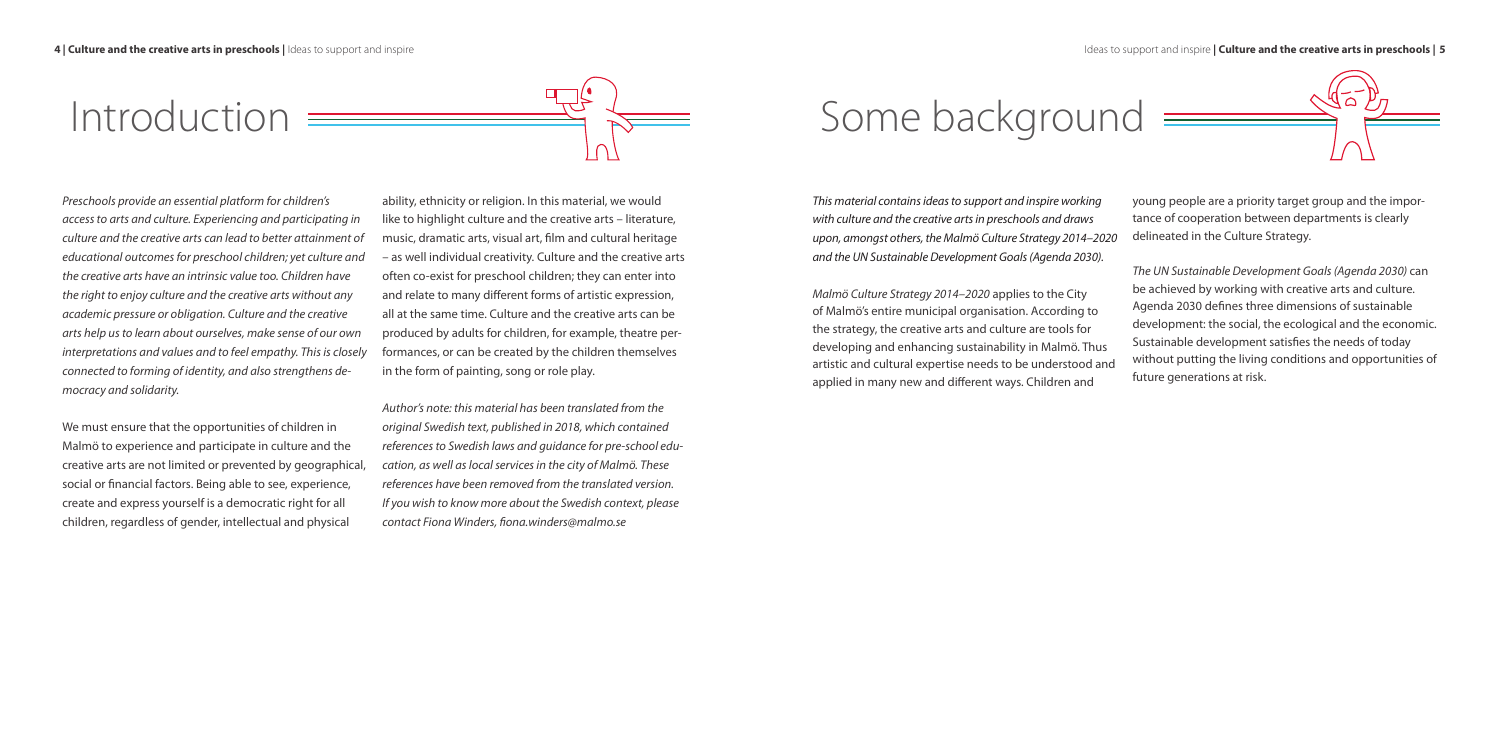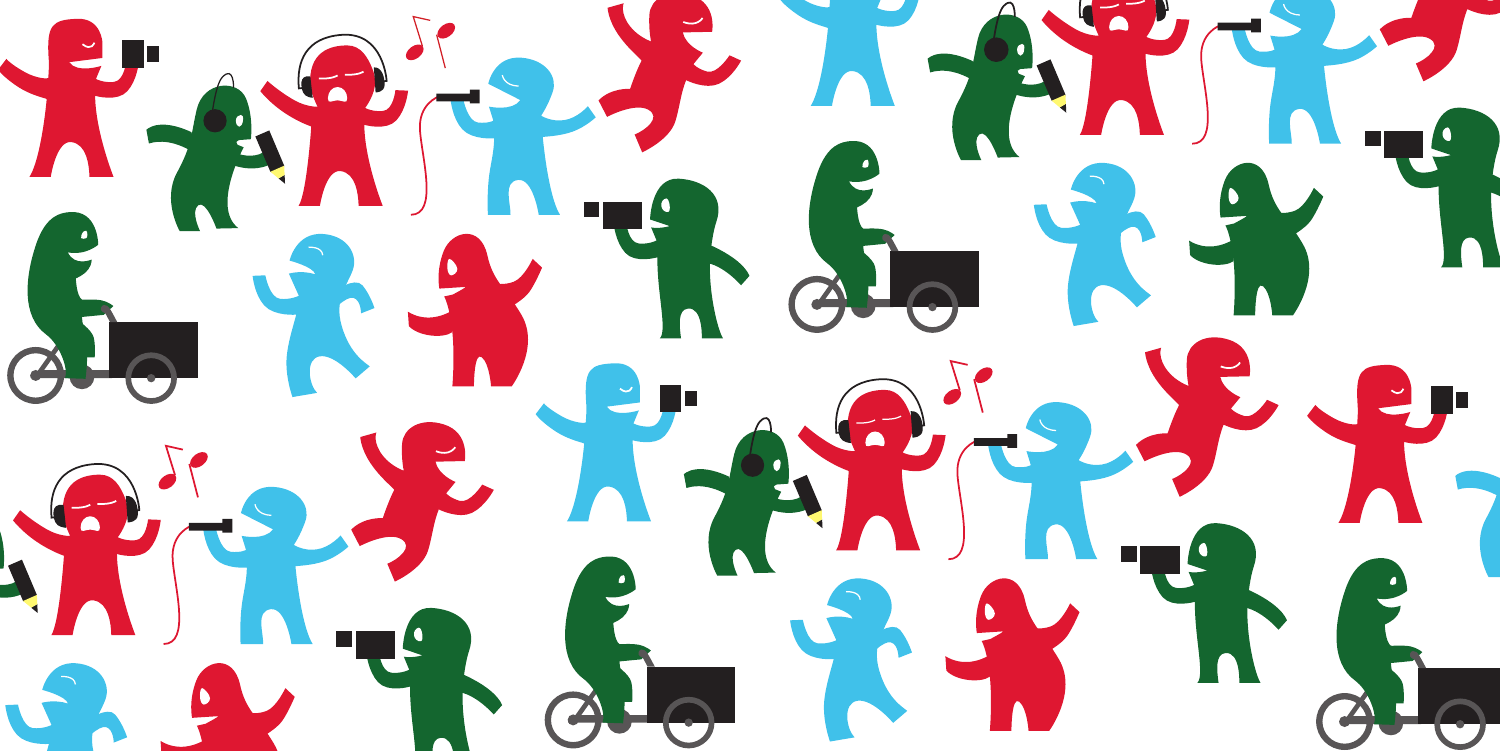# Visual art, design, crafts and architecture

## *THE CREATIVE PROCESS*

Early years educators need to be interested in and supportive of the exploratory process: for example, mixing paints, experimenting with glue, tape and cardboard, or mark-making with a pencil. Children's experiences are important: they can express their feelings or what they are trying to convey or comprehend. Documentation and reflection help to make visible children's diverse artistic processes. When working with children, we can create space for different ideas and reflections on visual art, design, crafts and architecture, what they can mean and the different ways they can be understood.

## *THE CREATIVE SPACE*

The educational environment should provide spaces where children can discuss and express themselves via creative activities. In a creative space, the borders between artistic expression and other subjects, and between experimentation and play, are often fluid. The educational environment needs be inviting, providing a diverse range of materials and means of expression as well as being accessible for children.

 $\equiv$  Things to try out  $\equiv$ 

*Our surroundings are, in a large part, designed and shaped by human hands; often in ways that aim to influence us. It is important that we create space for the experiences, understandings and opinions of children when working as early years educators. No one viewpoint is "better" than any other. Reflecting on these understandings and experiences together creates greater appreciation of visual art and our designed environment. Children and adults are influenced by visual art, design, crafts and architecture every day.*

Take a walk and look at different sculptures. Talk about shape<br>and pattern and the colours and materials of the sculptures you encounter. Document your discoveries by taking photographs or drawing sketches. Encourage the children to comment on and interpret what they have seen. At your preschool, use this documentation and talk about how different materials express different things. You could round off the activity with an art exhibition for children and parents.

Take a look at a construction project. Following the progress of a construction project near your preschool is a fun way of promoting children's interest in and knowledge of architecture and the city. Children are often very well-informed about their local area and this perspective is needed in shaping our urban environment. Visit the construction site and observe what is taking place. Take photographs, draw maps, take measurements and build models. Explore shape, size and dimension by comparing with our own body, use measuring devices and other tools. If the children have questions about the construction, why not contact the architect or construction company for answers?

Design and build objects with the children. Three-di-<br>mensional materials like plaster, clay and recycled materials all invite children to experiment, play and learn. Use this opportunity to support children when designing, creating and constructing their own objects and inventions. Discuss the creative process with the children, and how we can create things that are both interesting to look at and have a functional value.

Preschools provide children with the opportunity to encounter visual art, design, crafts art and architecture through their senses. Children need opportunities to experiment with a range of materials and techniques that challenge and inspire their own creativity. When we listen to children's ideas and support their creative experiments, we help them understand the creative process. Every child's creative process is meaningful and we need to ensure that this is respected. Children have the right to express themselves and to develop their own artistic language without being manipulated or judged by others.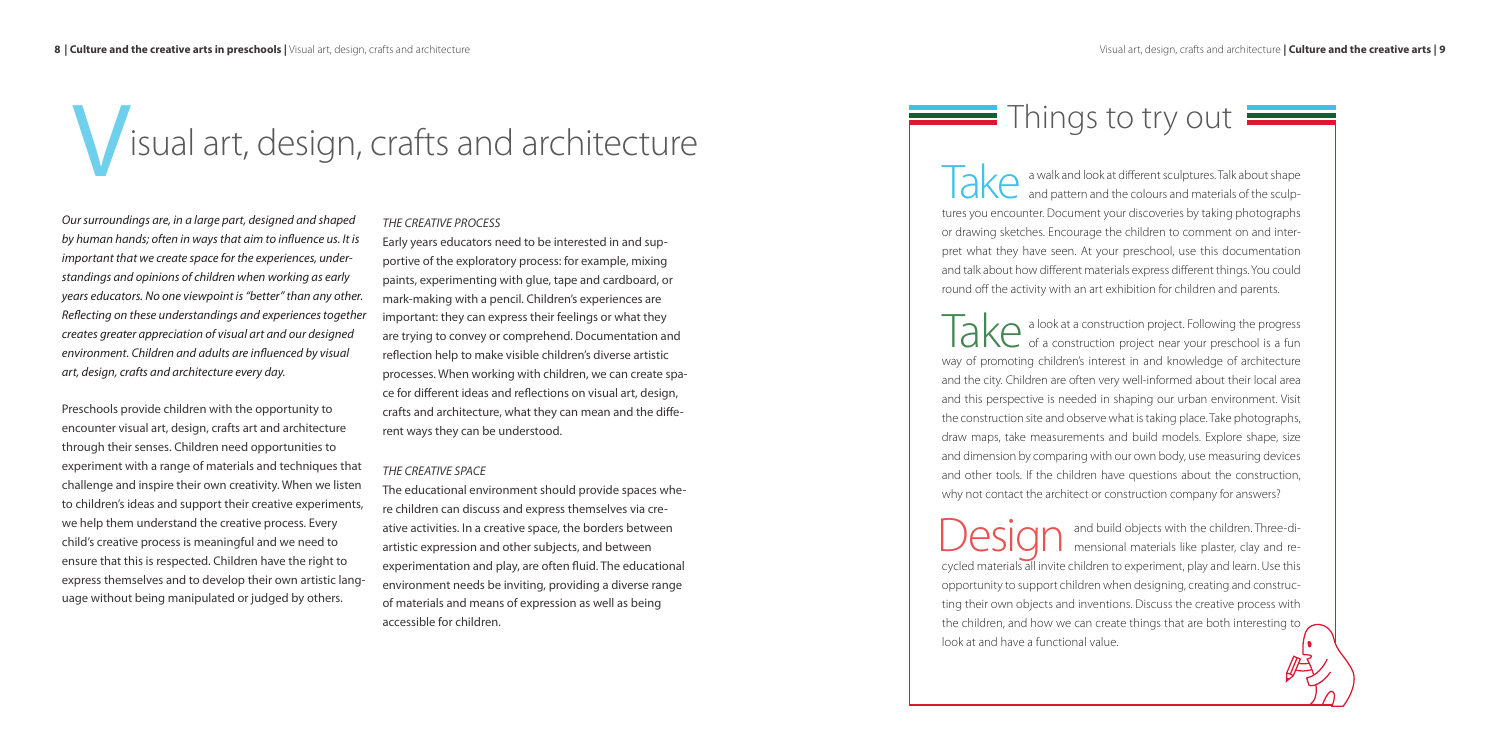# Photography, film and moving image

*One of the tasks of preschools is to encourage and develop children's understanding of and empathy with the situation of other people. Watching a film together takes us to another world, providing powerful experiences as well as opportunities to discuss our thoughts about what we have experienced. Watching, interpreting and making films, makes visible children's competence, abilities and stories.*

Photography, film and moving image are a natural part of many children's lives. Film can both impart knowledge and provide inspiration for the creative process and for play. When we show interest in the films children watch and the images they view, we creative a productive space for important conversations.

## *WORKING WITH FILM IN PRESCHOOLS*

It is important when selecting a film to think about age group, quality and content. Watch the film first, preferably with your colleagues, so that you can discuss its content together. It is a good idea to have several adults present when watching a film. One educator can take notes of the children's comments, while others can help the children to get more out of the film experience. Watching a film

can evoke many different feelings. Some children need to process and discuss what is happening when watching a film; this can be physical or verbal.

> Give the children the opportunity to investigate and be inspired by the camera. Allowing them to take photographs and make films is a way of experimenting, documenting, creating or seeing something with new eyes. Children can be detectives who are commissioned to film a movement or to photograph various objects, for example, things in the shape of a circle.

It is important to discuss the film together afterwards. Use your notes and show your interest by asking questions. What was the film about? Who was in it? Did something exciting happen? It can be a good idea to watch the film several times. Make screenshots of the scenes that provoked the greatest reaction from the children and print out these images so that the children can look at them again. Be open and responsive to the new stories created by the children after watching a film.

Make <sup>your own film. Write a story and draw your own storyboard. Early years educators can help child-</sup> ren by asking questions about the characters in the film and where the action takes place. How did it all begin? What problems do they face? How did the film end? Why not finish the project by organising your own film festival and inviting other children, brothers and sisters and parents? Showing their film to an audience is a way for children to present their reality, their competence and to feel appreciated.

Investigate norms and identities in our our everyday lives, we see thousands of images and many of these messages aim to influence our opinions and values. Talk to the children about the way people look in different images. What's an acceptable image? Are there any differences, and if so, why? Who decides? Let the children photograph themselves, each other and people they know. Look at the images and talk about them.



## *SOURCE EVALUATION*

The creative arts and culture offer many opportunities for evaluating source material. Digital tools make this very easy to do. When the children create their own images and texts, for example, by manipulating images, examining source materials becomes much easier. Is everything that we see on the internet or watch in a film true? Can an image trick us? Who says what? How and why do they do this?

# $\equiv$  Things to try out  $\equiv$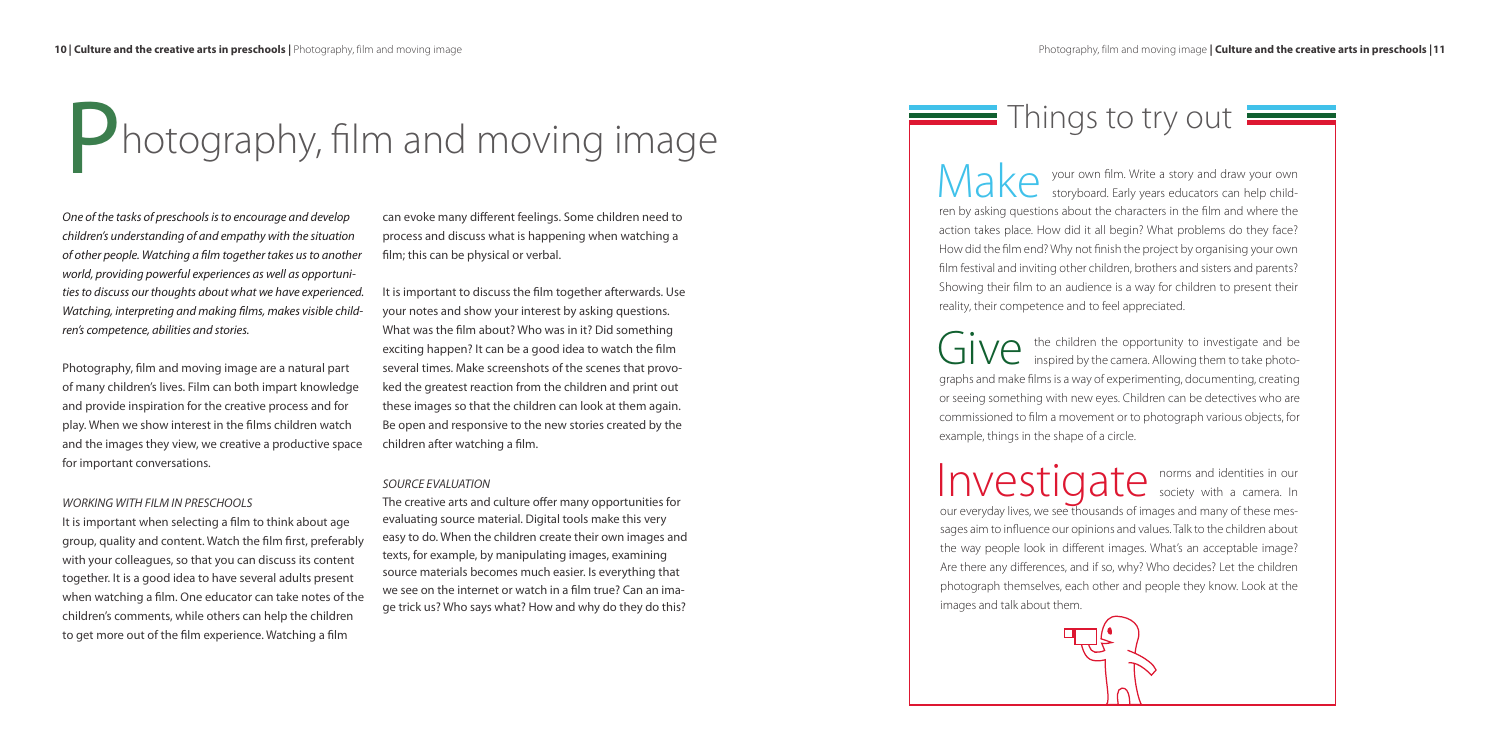# Cultural heritage

*Cultural heritage is culture created by earlier generations all over the world. People living today pass on culture to future generations. Cultural heritage can take many forms: language, traditions, crafts, texts, cultural sites and landscapes. Although we are not always aware of our cultural heritage, we experience it in many ways throughout our lives. We make use of and apply our cultural heritage and can also change it, refine it or even destroy it.* 

We can explore and talk about our cultural heritage and what it means with children. This gives us a historical perspective on our everyday lives and the present day. We can learn about the cultural heritages of all children in our preschools. Cultural heritage includes games, children's play, food and clothes. Early years educators can discover and deepen our understanding of cultural heritage in a great variety of ways. Archives, libraries and museums

are all cultural heritage institutions; cultural heritage is collected here and there are resources available to help us process, convey and understand our cultural heritage. Children's families are also a rich source of knowledge about different cultural heritages.

> Collect information about the preschool's own preschool activities with them. Perhaps there is a game that many of them like to play or a song you like to sing together. Document your cultural heritage using photographs, film or drawings and give them to a city archive. Perhaps in a hundred years' time, other people will look at your cultural heritage.

> Take the children on a voyage back in time. Nature and human influence have left traces all around us. Perhaps there is a graveyard or old building near you that could tell us more about what happened 50 or even 500 years ago? What do the children think about these places today? Choose a spot that has an interesting history and research it with the children. Make use of literature, images and maps to find out and create more; use drama techniques too.

*WORKING WITH CULTURAL HERITAGE IN PRESCHOOLS* Going out into your immediate surroundings, near the preschool or where the children live, and making discoveries about what is there is an entertaining and interesting way of learning about cultural heritage. You will find traces of what happened in the past. What did people do there? Who lived there? What kind of work did they do? What did children do? Working with cultural heritage in these places allows us to compare and to reflect upon important questions like integration, democracy, gender equality and reconciliation.

# $\equiv$  Things to try out  $\equiv$

Choose an object to talk about. Present an object of  $C$ cuss with them what it was used for. What is the object made of? Does it remind them of anything? Is it something we need today? If so, what would it look like today? Design and build models of the object based on your discussions.

Cultural heritage **| Culture and the creative arts in preschools |**

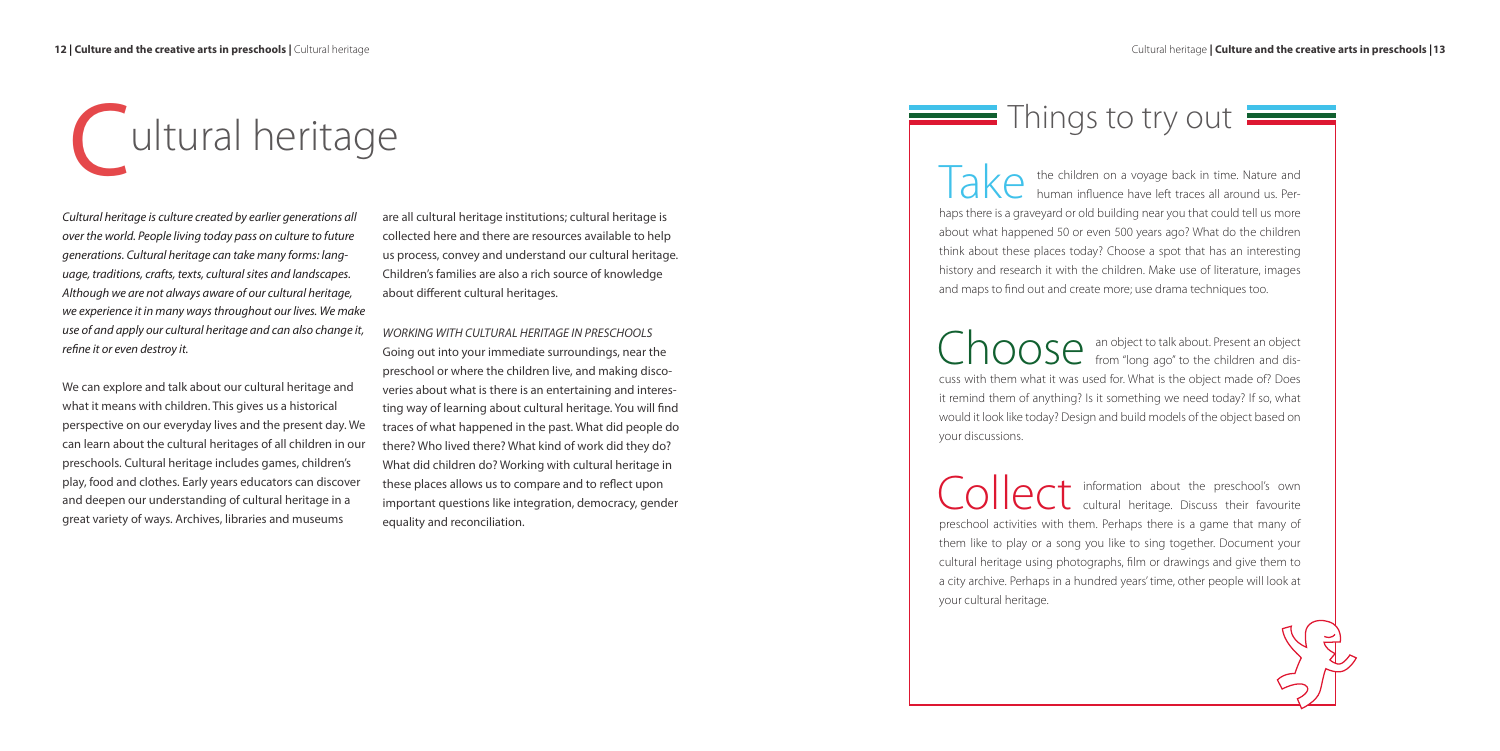*Literature, reading and oral storytelling are excellent tools for ensuring togetherness, interaction and participation in shared experiences. Imagination and new ideas are stimulated and we can move in time and space, between the imaginary and the real. Stories about people's lives give us knowledge of the world as well as evoking empathy and curiosity about ourselves and other people. Vocabulary, intonation and rhythm all play a part.*

Stories and fairy tales can create spaces for identification and recognition. Early years educators can read aloud and talk to the children about what happens in different kinds of stories. This stimulates the development of language and imagination. They can also support children in learning about written language when working with literature, reading aloud and telling stories.

## *READING ALOUD AND STORYTELLING*

Early years educators themselves are the most important tool for storytelling and reading aloud. The way we use body language and our voice, for example, tone, volume and intonation, all play a role when reading with children and inspiring them to develop language. For children to truly benefit, we need to know the story we are telling well. Props like fabrics, hats, gloves or anything else that

you have to hand can further enhance the experience. The outdoor space also lends itself well to storytelling and reading aloud. Outdoors, we experience more with our senses than when we are indoors and we can move between different locations in order to tell a story.

## *READING AREAS IN PRESCHOOLS*

Make your reading circle exciting. Evoke curiosity and add magic to reading aloud and storytelling by following a path or a trail to a special place. The children can participate by using an object, movement or a song to create a special setting for storytelling. Involving a range of different spaces can enhance the action and support the characters in your story. Creating excitement and emotion in this way adds depth and interest to reading aloud and storytelling.

Reading areas play an essential role in developing children's language and identity. They should include different types of books like fiction, poetry and non-fiction in different languages. Books without text can encourage discussion as they allow us to explore images together and also stimulate our imagination. A well-planned and appropriate range of literature provides opportunities for self-recognition, identification, joy, curiosity and excitement.

Help all the children to participate and stay interested during the reading circle. If your preschool is allowed to make a digital copy of a book, photograph the book's pages using a tablet and make an album of them. Connect the tablet to a projector and display the album while you are reading aloud. Make sure all the children can see the images. The experience can be enhanced using dramatisation, perhaps with music, movement or the use of props. Another fun idea is to project the images onto a large piece of paper attached to the wall. Here, the children can add their own drawings to the images from the story.

## *CHILDREN'S OWN STORIES*

Let the stories live on in different areas of the preschool. If a story is especially popular, make sure there are copies of the story in several places. Perhaps some of the characters or some other detail from the book could "move into" the preschool or in the playground? Combine different forms of artistic expression and create unexpected juxtapositions.

It is important to encourage children to create their own stories to help them develop an understanding of literature as an art form. This can be done using film, drama or movement during the reading circle. Children can also tell their stories spontaneously during the day. We need to listen carefully to what the children are saying and are trying to express. We can help them to make a connection to the written word by writing down their story.

## Things to try out  $\equiv$

# iterature, reading aloud, oral storytelling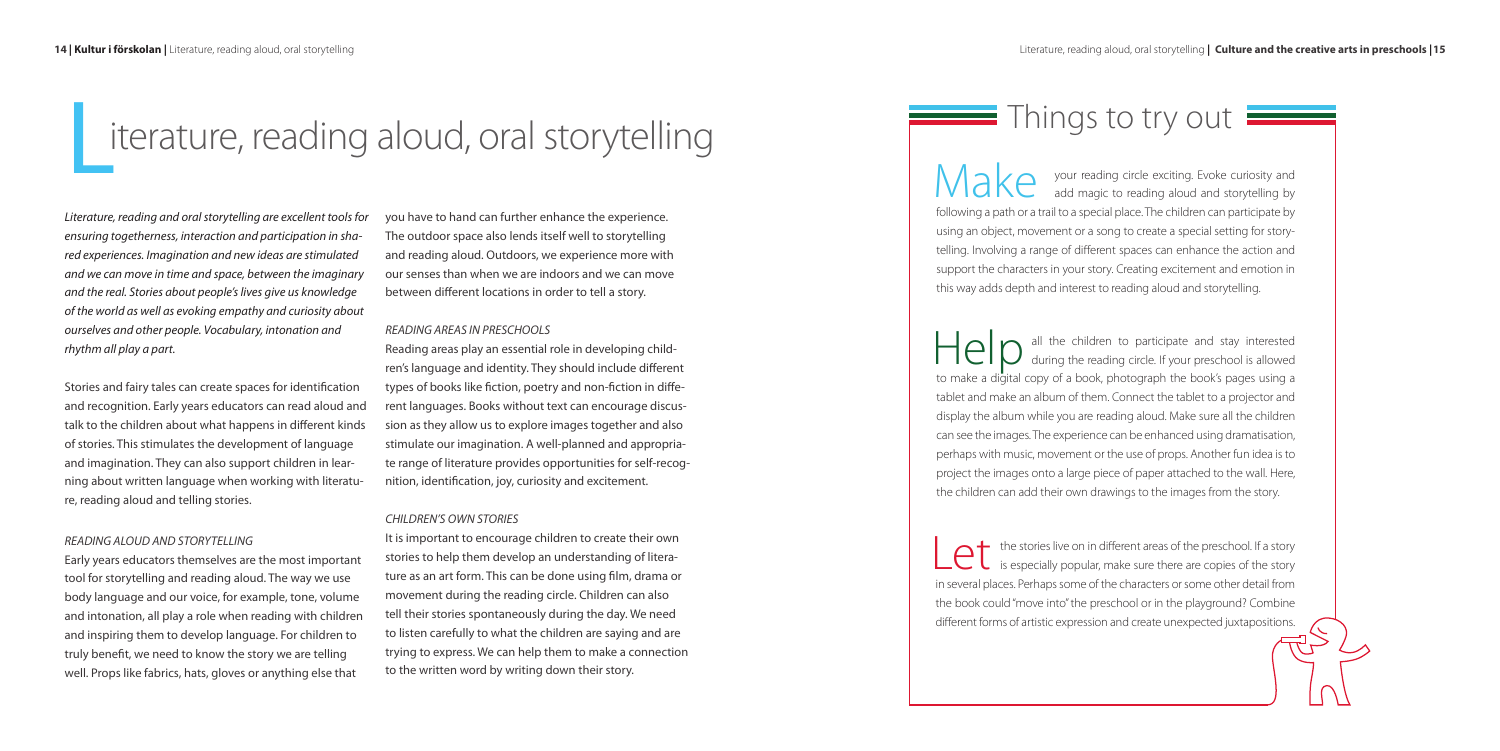*We are born with competence in music, rhythm and movement as well as the desire to imitate and respond to movement using sound and actions; this is one of our basic communicative abilities. Music, rhythm and movement are closely connected to the development of identity and language and can help children to express themselves, and to understand and influence the world around them and their own lives.*

Children participate in and create music, rhythm and movement in a range of situations and contexts every day. One example is the way children skip and sing while moving between different activities and areas in the preschool. Concepts like tempo, beat and dynamics are all important.

Listening to music is an active experience that requires concentration; we can support the children who need help with this. Listening is a musical ability in itself as well as being a point of departure for developing other musical forms of expression like singing or playing an instrument.

*WORKING WITH MUSIC, RHYTHM AND MOVEMENT IN PRESCHOOLS*

Make images with the children of different instruments, Sy placing these images in a certain order, we create a musical form we can follow. Put the images on the floor and let the children act out the role of conductor.

Children need opportunities to dance and move to music, to create their own rhythms and movements and to sometimes just sit still and listen. We can promote their creativity and curiosity by improvising songs, by playing instruments or by moving. Doing this with adults and other children can create feelings of connection and belonging.

Create music and movement stories; here the children decide what sounds or movements represent different events, atmospheres and feelings. We can create rhythms and sounds with our bodies: for example, with our mouths by smacking our lips or making a drum-shape with our cheeks. Test out the tone and strength of the voice. Include musical instruments and also digital media like a music programme from a tablet to encourage the creative process.

Listen types of music together and try to differentiate various sounds. Try and identify similarities and differences in tempo, beat and rhythm. Follow along with the music using instruments or just try free improvisation.



Children can benefit greatly from interacting with professionals working in the fields of music, rhythm and movement. These provide role models for children and can inspire them to make their own music. Children also benefit from experiencing, listening and moving to different types of music, both in the form of live music and by listening to the range of musical genres available in the preschool on CDs or digital tablets. Music and movement that the children become interested in, for example, after attending a concert or watching a film, is a good way to begin experimenting with music, rhythm and movement.  $\equiv$  Things to try out  $\equiv$ 

# Music, rhythm and movement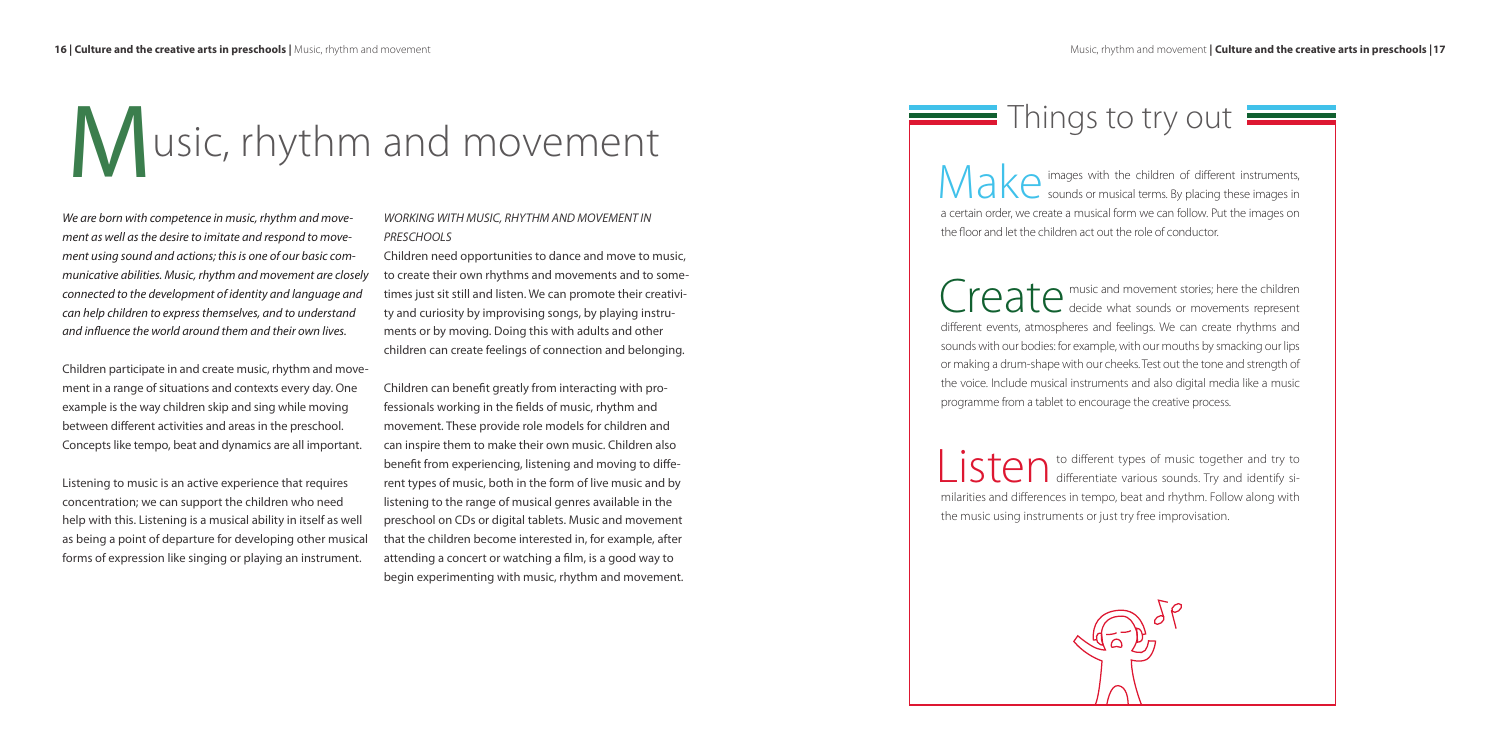*Artistic and expressive experiences are a way of seeing and understanding new things, ourselves and our own environment. By their very nature, the dramatic arts directly access the imagination and creativity of children. The dramatic arts can be a kind of intensified reality that asks questions that help us learn about our own reactions, understandings and values and those of others.*

The dramatic arts refer to cultural expressions portrayed on the stage, for example, dance, opera, theatre or contemporary circus. The stage can be in the preschool, in a theatre or in a public space. The dramatic arts can be performed by professionals or become one of the children's own creative activities at preschool.

## *THE DRAMATIC ARTS IN PRESCHOOL*

Preschool children benefit from access to professional dramatic arts as well as having the opportunity to develop their own creativity. Allowing the children to participate in and influence a performance is an important tool for building their self-esteem and physical awareness. Children can use their bodies to give expression to that which is hard to say in words. This makes them feel more at ease in their own bodies and encourages playful exploration of their sense of self.

### *CHILDREN AS AUDIENCE*

Listen and be attentive to the children's thoughts and feelings during and after the performance. Make space for them to express themselves so that they can process the experience in their own way. You could use images or other material from the performance to assist them in relating to it.

Prepare a room for dancing with music, light and some inspiring props. Follow and encourage their explorations. Reinforce the experience by copying their movements. Repeat and vary the movement using the space: from high to low, fast to slow, over the entire floor or on one spot.

We can encourage children to participate when watching a performance with them. Their spontaneous sounds and movements are their way of exploring and processing the experience. Children are very good at making associations, so co-creating is a playful way for them to interpret and develop their impressions of the action on stage. By sharing their experiences with each other during the performance or later at preschool, they learn new things about each other and create new ways of being together. Our impressions of a performance and what it makes us think, feel and wonder all provide opportunities for better understanding of our own interpretations and values. This, in turn, helps us to learn more about ourselves.

Develop the children's own play and activities in a drama game. Start with a warmup exercise like singing, dance or movement. Use simple instructions like "Dance gently over the leaves in the park; dance slowly underwater" etc. Make use of different exercises like contact and collaboration, imagination and creativity, working with the senses, communication, mime, movement and improvisation. End the drama session with quiet relaxation while listening to soothing music.

When professional actors come to your preschool, you can rely on them to manage the smooth running of the performance. Children reacting to what they see on stage rarely disturbs the performance or the actors. The actors will be used to and will appreciate an audience that participates in the performance.

# $\equiv$  Things to try out  $\equiv$

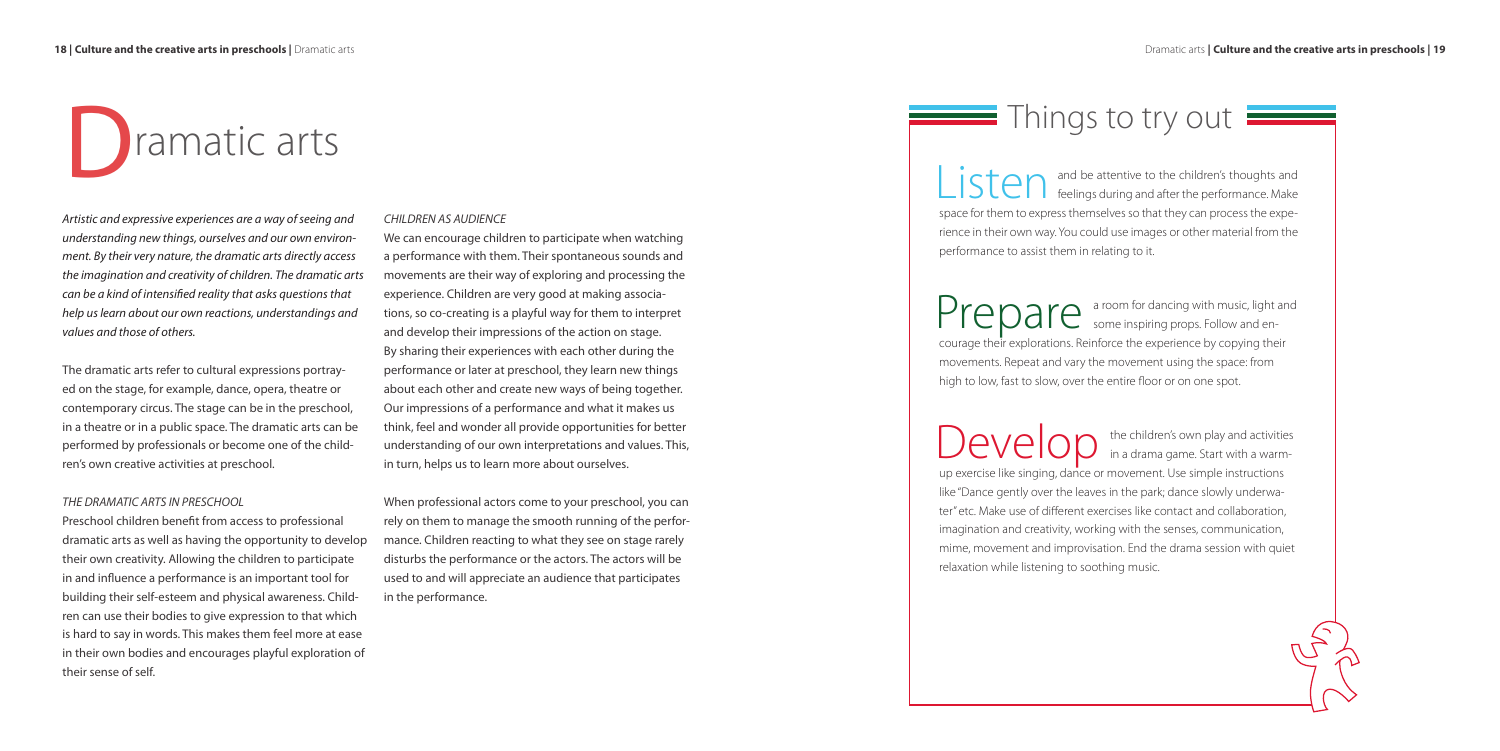# References

The 17 UN Sustainable Development Goals [bit.ly/38LRsp6](http://bit.ly/38LRsp6) UN Convention on the Rights of the Child (SÖ 1990:20) [bit.ly/2EpWKsA](http://bit.ly/2EpWKsA) Malmö Culture Strategy 2014-2020 [bit.ly/38LRg9m](http://bit.ly/38LRg9m)